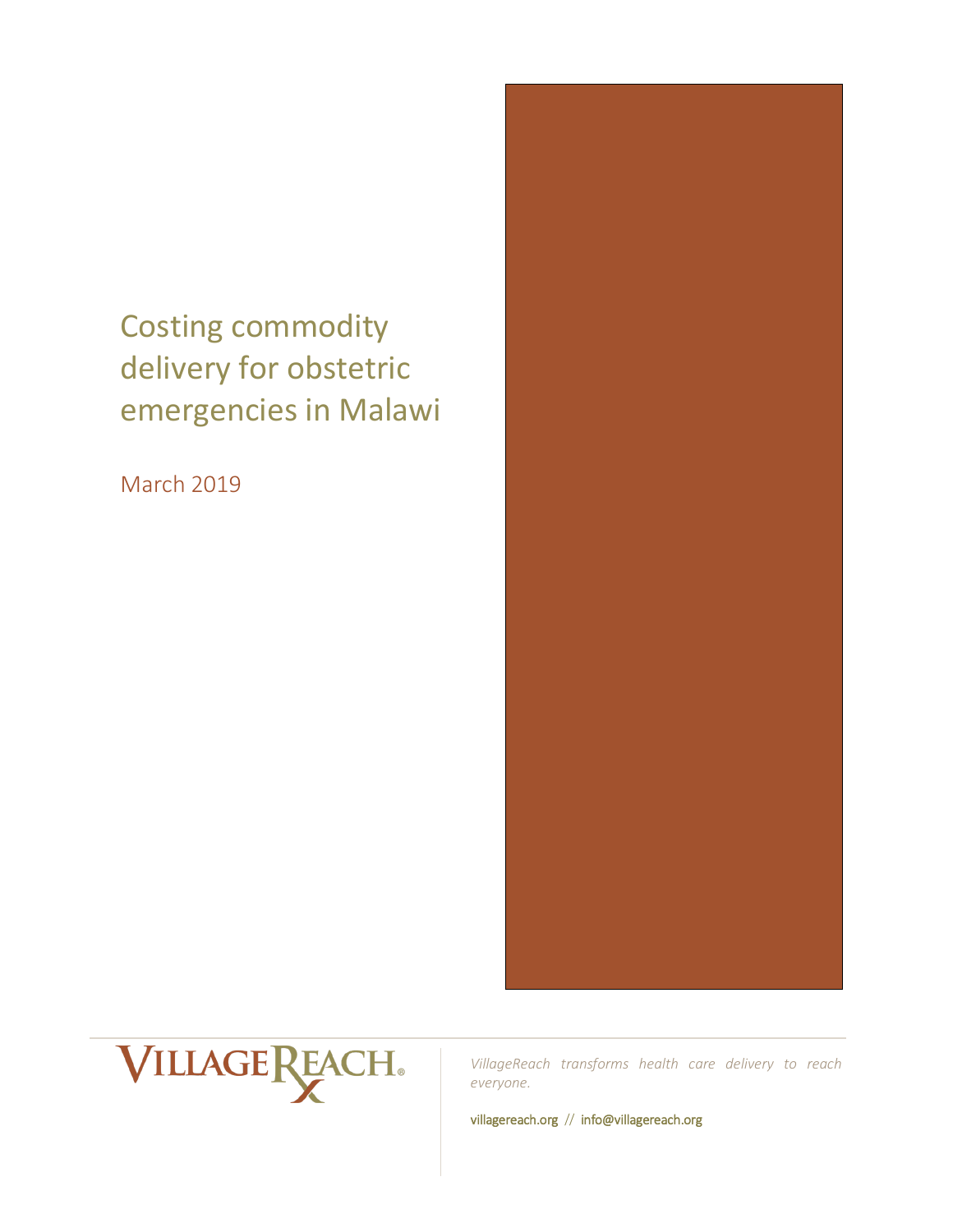# **Table of Contents**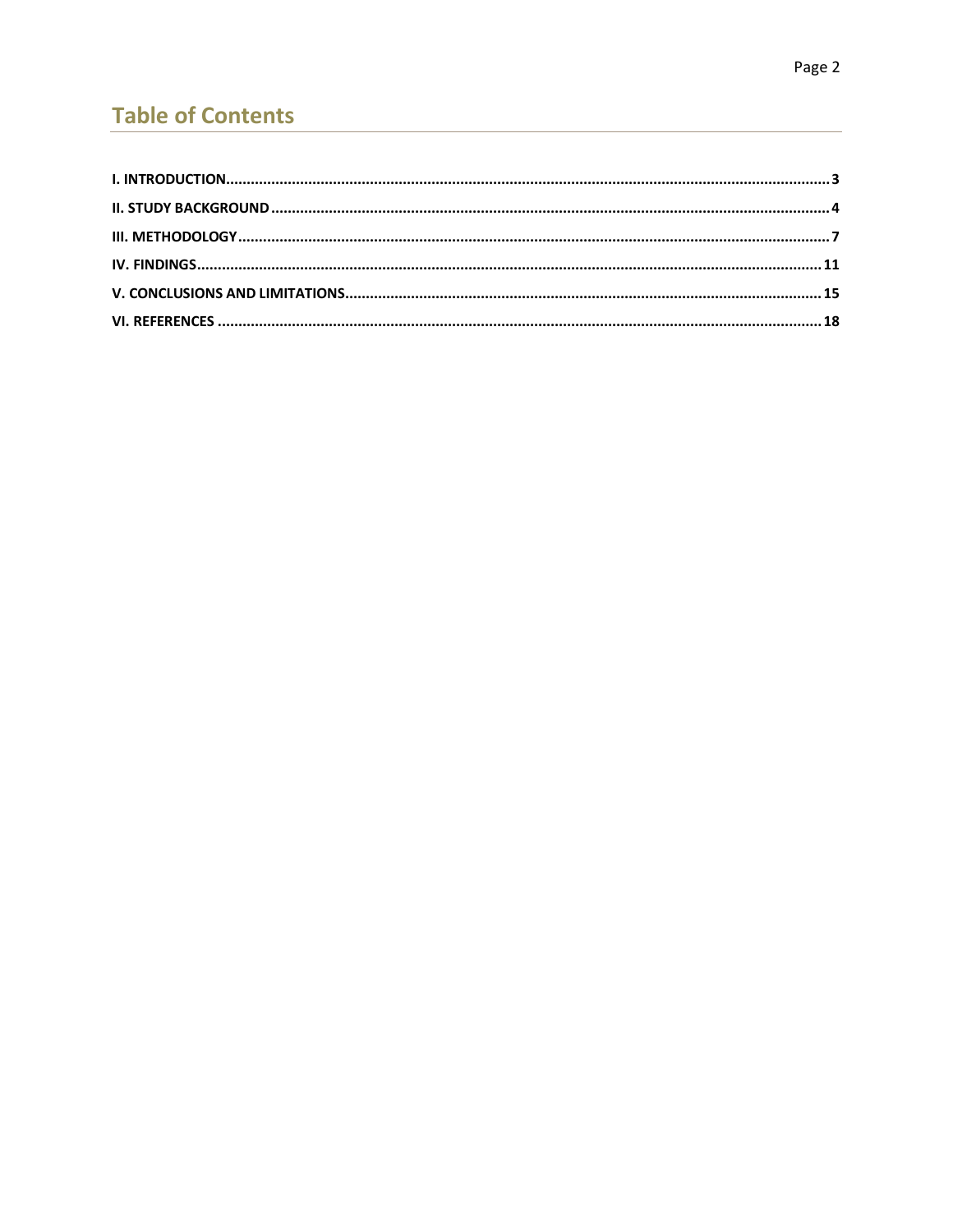# <span id="page-2-0"></span>**I. Introduction**

In Malawi, there are presently barriers to ensuring the efficient and timely transport of blood in instances of maternal hemorrhaging. Unmanned Aerial Vehicles (UAVs) may represent a feasible approach for addressing transportation-related barriers when responding to cases of maternal bleeding. This assessment aims to provide insights into the costs associated with using UAVs to transport blood in instances of maternal bleeding between the Malawi Blood Transfusion Services (MBTS) in Lilongwe and health facilities in Dowa and Lilongwe Districts. An Excel-based cost modeling tool was used to compare UAV transportation costs to the standard (i.e., ground-based) method of transporting blood by road.

Data were captured using three key approaches: document review, key informant interviews and a data collection survey that captured core system cost inputs. These costs were subsequently assessed for two different scenarios. Scenario 1 assessed the round-trip costs associated with transporting oxytocin and blood from MBTS to the seven (07) health facilities considered in this assessment. *Scenario 2* assessed the round-trip costs associated with transporting oxytocin and blood from MBTS to the four (04) health facilities situated greater than 30 km (one-way) away from MBTS.

In both scenarios, the monthly estimated cost of transporting blood and oxytocin was approximately 51% lower for the UAV than for the ground-based mode of transportation. This is largely due to the following factors:

- 1. UAVs have a lower base cost relative to the LandCruiser (i.e., the four-wheeled vehicle used in this assessment) for transporting blood.
- 2. UAV can take a more direct path between MBTS and health facilities and are not impacted by traffic jams of poor road conditions—thereby reducing vehicle and personnel costs.
- 3. The UAV used to in this model was battery-operated so expensive fuel costs were not considered for this mode of transportation.

Significant cost drivers for the LandCruiser were the expensive cost of the vehicle itself, as well as fuel costs. Personnel costs of the UAV system were greater than those for the LandCruiser due to projected high personnel costs for a specialized UAV system. Vehicle cost was also significant (though to a lesser degree than for the LandCruiser) in the UAV system. Additional significant costs included batteries, chargers and landing pads—all costs that are irrelevant for the LandCruiser. Future analyses should examine the ways in which vehicles may be leveraged for multiple different use cases as this could result in significant cost reductions for both the UAV, as well as the groundbased transportation system, however, it is important to note that for emergency purposes, it is important that a dedicated vehicle, whether land vehicle or UAV, is available at any given time, in order to avoid delays and potential lives lost. It is important to acknowledge that UAV technology is still maturing and the vehicle as well as associated equipment costs are expected to decline as the technology continues to mature. This assessment explores the feasibility of UAV application in instances of maternal bleeding and provides early insights into the financial implications of delivering blood and oxytocin by UAV. Future analyses should continue exploring deeper into the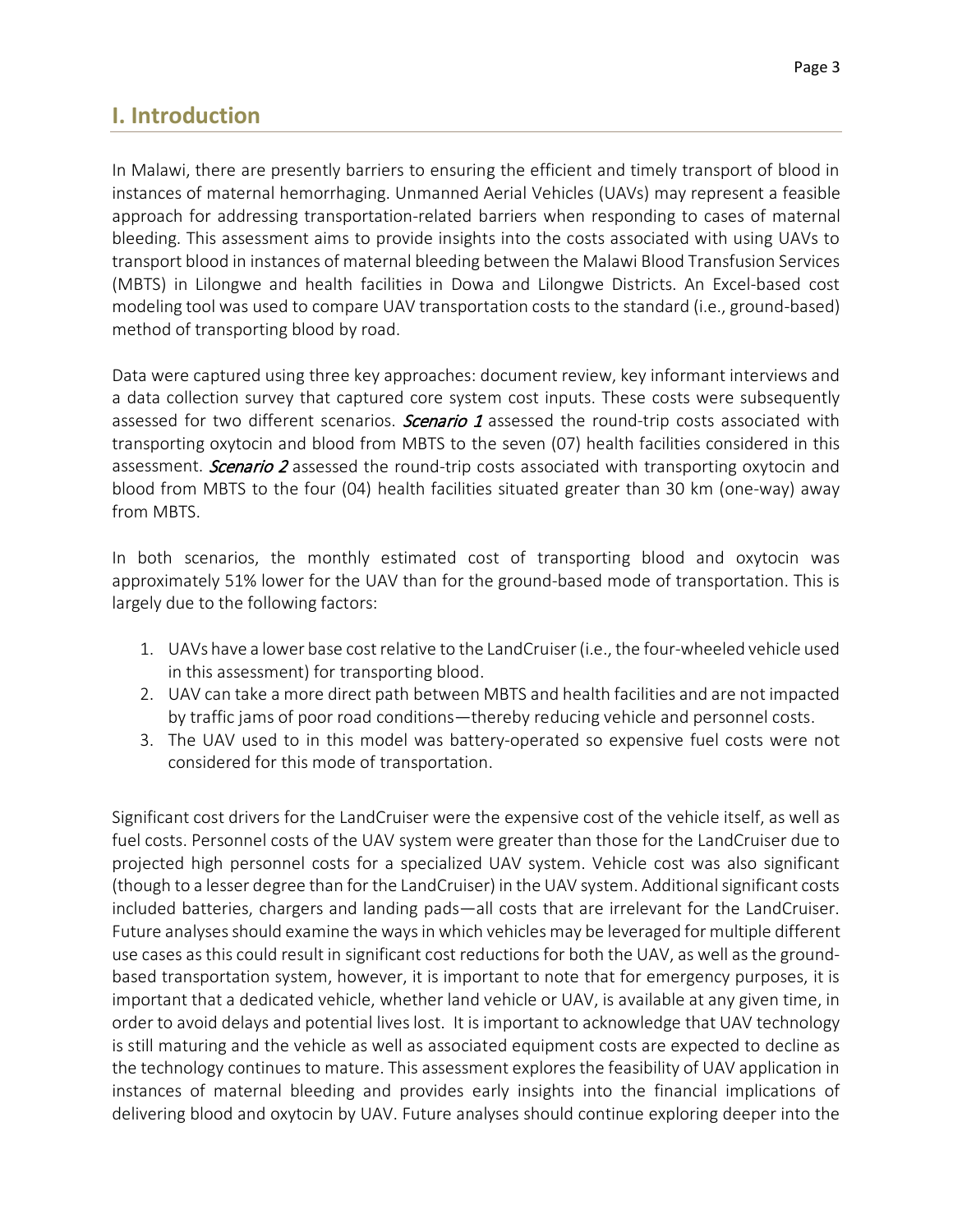transportation and systemic barriers to ensuring reliable availability of blood in instances of maternal bleeding.

## <span id="page-3-0"></span>**II. Study Background**

VillageReach, NextWing Corporation, the Malawi Ministry of Health, the Malawi Blood Transfusion Service (MBTS) and the Pharmacies, Medicines, and Poisons Board (PMPB) are collaborated to assess the feasibility of using unmanned aerial vehicles (UAVs) to transform the medical commodity distribution network in Malawi. The assessment explored the feasibility of integrating UAVs into the existing health supply chain in Malawi in order to improve the availability of blood products and injectable oxytocin in instances of maternal hemorrhage. Rapid and reliable transport of these commodities facilitates more impactful response to instances of maternal hemorrhaging—a leading cause of maternal mortality—and, furthermore, has the potential to immediately and profoundly improve the health of reproductive-age women in Malawi. This report highlights the cost implications associated with applying UAVs to deliver blood and injectable oxytocin in instances of maternal hemorrhage.

Maternal hemorrhaging may account for up to 35% of all maternal deaths<sup>1</sup>. The 2017 DHS report indicates that Malawi has one of the highest maternal mortality ratios in the world at a rate of 497 deaths per 100,000 live births<sup>||</sup>. In 2015, an inquiry into maternal deaths in Malawi revealed the following factors as key contributors to maternal mortality: difficulty being transported to referral facilities (12%), lack of essential obstetric drugs at facilities (5%) and non-availability of blood transfusion when needed (14%).<sup>[III](#page-17-3)</sup> Furthermore, recent evidence indicates that, for all births, maternal hemorrhaging tends to occur at a frequency between 2% and 6%. <sup> $V$ </sup> For additional context, a 2018 evaluation in Lilongwe observed an 8.3% rate of maternal hemorrhage.  $V$ Furthermore, maternal hemorrhaging requires immediate intervention. One of the core difficulties when it comes to urgently and impactfully addressing these deaths is the unpredictable rate at which they occur. To illustrate this point, consider that the estimated average time to death is just 2 hours when postpartum maternal hemorrhage occurs. [VI](#page-17-6) Although obstetric complications may be unpredictable, they are often preventable when appropriate treatment is available through administration of blood, intravenous fluids and/or injectable oxytocin. [VII](#page-17-7), [VIII](#page-17-8)

"Appropriate care" largely translates into taking steps to ensure that adequate infrastructure is in place for women to receive timely obstetric care so that potentially life-threatening instances of maternal hemorrhaging can be better managed. In addition to replacing a woman's lost blood, the World Health Organization (WHO) recommends that injectable oxytocin be used to reduce the risk of maternal bleeding. Oxytocin is a time and temperature sensitive medicine that must be maintained at a temperature between 2°C and 8°C. In a 2017 evaluation exploring opportunities to avert maternal mortality in Malawi, Mgawadere et al., found that 97% of maternal deaths were caused by preventable delays such as non-availability of blood, as well as other life-saving commodities.<sup>[IX](#page-17-9)</sup> The vast majority of these delays included factors that impact the speed with which effective care can be provided once a woman has already arrived at a healthcare facility. Unfortunately, many areas in Malawi lack the aforementioned infrastructure to rapidly avail lifesaving commodities—a profound barrier when it comes to preventing maternal deaths. Although MBTS is nationally sanctioned to coordinate a centralized system that ensures the provision of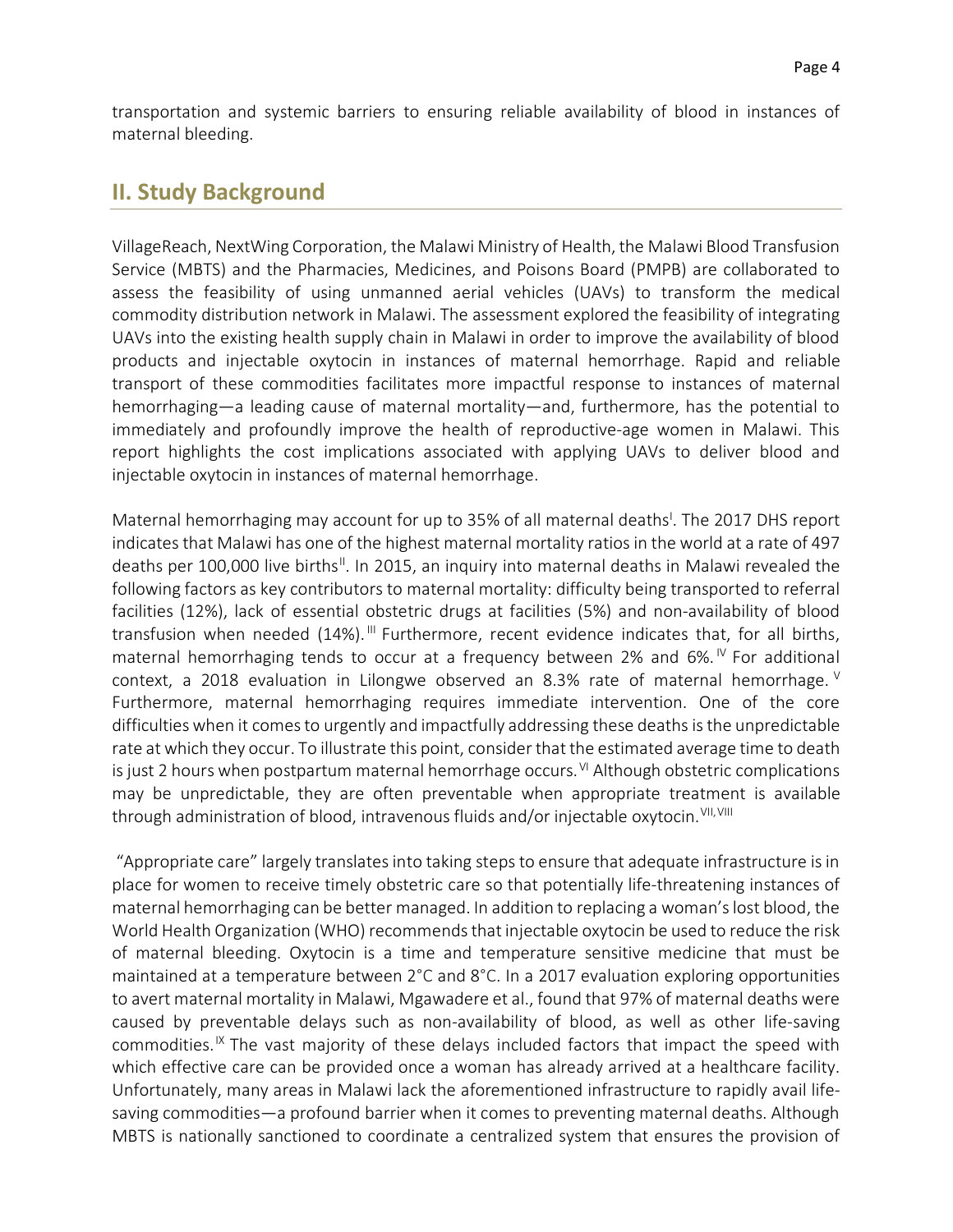quality blood products, key informant interviews revealed that blood is insufficiently available to meet current patient demand in Malawi. For example, blood may not be available at MBTS and/or facilities may be located too far away from MBTS even when blood is available as only 5 MBTS sites exist in the country. Presently, there is no formal mode of transportation to ensure that blood can be transported between MBTS and health facilities when and where there is an instance of maternal hemorrhaging.

An ad-hoc approach that has arisen in attempt to address this inefficiency is the use of family member's blood when no or not enough blood can be provided by MBTS in time. Under this adhoc approach, when a woman experiences maternal bleeding, family members are typically asked to donate blood on her behalf. Interview respondents noted that this decentralized approach is not ideal because blood donated in hospital settings does not undergo the rigorous MBTS standards which may introduce the possibility blood-borne disease being transmitted via transfusion. In other instances, the woman may be stabilized and then subsequently referred to a facility that is better equipped to handle transfusions, or that is located in closer proximity to MBTS, though this process can take time and is dependent upon the availability of transport and fuel in the district or a way to transport her from the health center. Additionally, some facilities will use a LandCruiser (or similar 4-wheel vehicle) to collect blood from MBTS as this is a more favorable mode of blood transport than a motorcycle according to interviewees. Key informant interviews revealed that some instances of maternal hemorrhaging go untreated altogether while others may receive only a small fraction of the blood that was lost during the obstetric emergency due to an insufficient availability of blood at MBTS. It is important to note that this assessment did not explicitly focus on ascertaining non-transport related practices or root causes of blood nonavailability at MBTS.

In instances of maternal hemorrhaging, ensuring a rapid, reliable and temperature-stable mode of transport for blood and oxytocin has the potential to save lives. In many areas of Malawi, there are substantial barriers that limit the efficient and cost-effective transport of life saving maternal health commodities by ground-based transport alone. Some of these barriers include poor transportation infrastructure, heavy traffic, roads that are periodically unreachable during the rainy season, costly gas to fuel cars and service delivery points that are difficult to access or entirely inaccessible by road. Transportation-related barriers, in particular, pose a significant risk with respect to ensuring that blood and injectable oxytocin are available when these serious, unpredictable but preventable emergencies occur. As indicated above, in addition to these transportation-related challenges, there are also systemic (e.g., poor availability of blood at MBTS; ad hoc practices around management of maternal bleeding cases) and structural (e.g., facility distance from MBTS) inhibitors to ensuring that high-quality blood is rapidly available when maternal hemorrhaging occurs.

UAVs represent a potentially viable mode of transportation because they have the potential to leapfrog many the aforementioned transportation infrastructure related challenges that threaten the availability of life-saving commodities such as oxytocin and blood when maternal hemorrhaging occurs. The primary purpose of this assessment is to provide insights into the cost implications associated with the application of UAVs for transporting blood and oxytocin in instances of maternal hemorrhaging in Lilongwe and Dowa District, Malawi. To contextualize these findings, UAV costs were compared to the standard method of transporting blood and oxytocin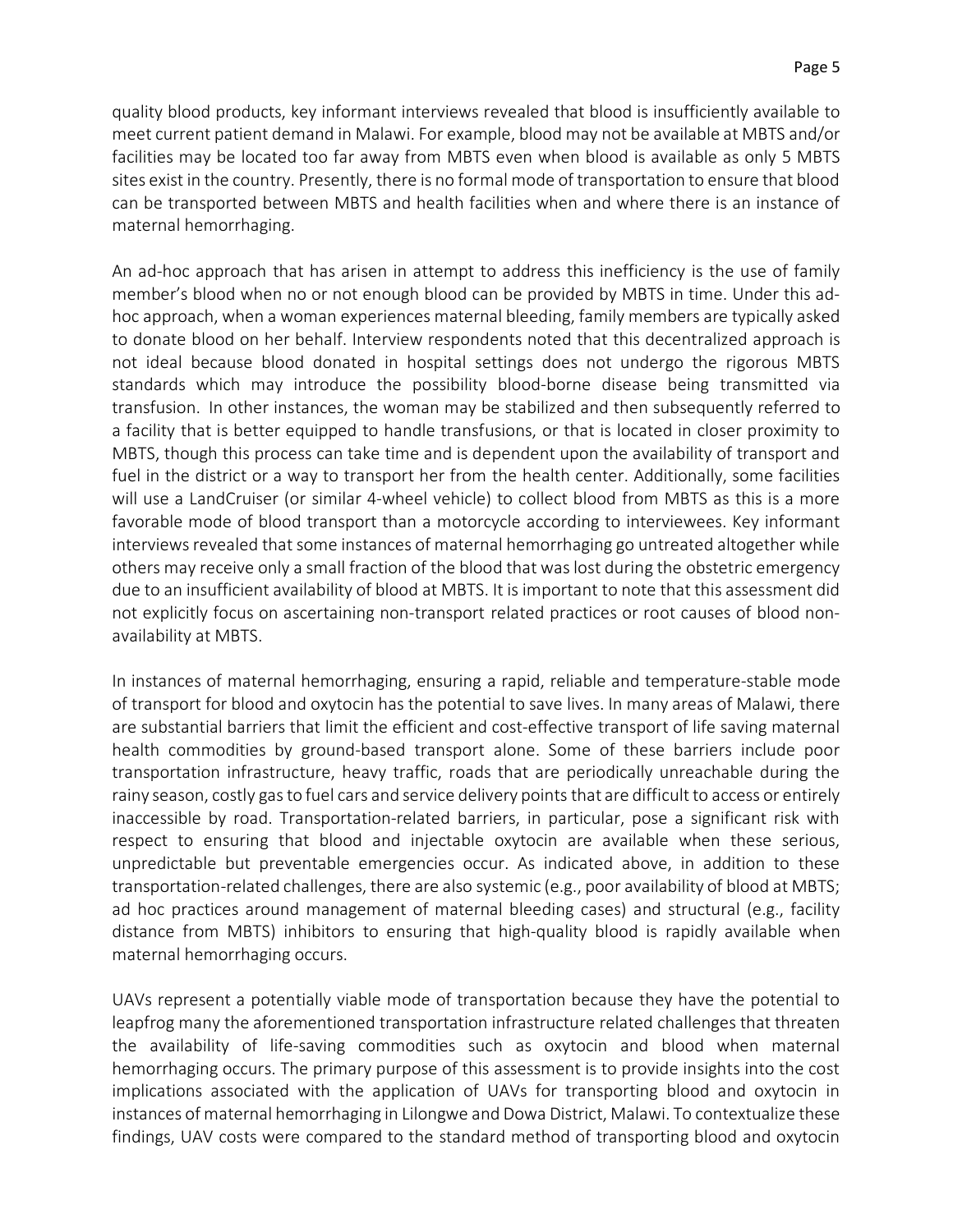via the ground-based transportation that is currently present in the country. In an effort to establish a more comparable point of reference, given the existing systemic challenges and the lack of a well-defined blood delivery system, we costed an optimized ground-based transportation system. However, it should be noted that the ground transport system is not a true reflection of the reality on the ground as it assumes a dedicated vehicle available for emergencies. As the districts are responsible for picking up blood from MBTS and returning it, often there will not be a vehicle or fuel available. Transportation costs for both UAS and ground-based transport are expected to be variable across Malawi based on factors such as geography, existing transportation infrastructure as well as transportation volume.

This assessment is primarily concerned with the costs of the transportation system. It does not attempt to quantify the systemic and/or health benefits that either system (i.e., UAV or groundbased) may confer. For example, speed of transport is not included as a model output and this assessment does not attempt to optimize transport time for blood and oxytocin between facilities and MBTS. Future analyses may reveal that a hybrid system—using an optimized version of the existing ground transport alongside UAVs application in certain use cases—will be more effective and efficient approach for transporting these commodities than UAV or ground-based transport alone. Additionally, we have not attempted to quantify any further benefits that could potentially be gained from swifter commodity transport, such as impacts on mortality. This was based on the fact that MBTS does not have analyzed data on requests for blood readily accessible, as well as due to the fact that the time benefits could not be analyzed as the flights were not completed due to technical issues. More details are listed in the Methodology section. Quantifying and assessing these and other benefits associated with each form of transportation represents a critical step in better understanding UAV use cases in Malawi; however, they are out of scope for this analysis.

Outputs from this assessment include the following:

- Monthly estimated cost of transporting blood and oxytocin using UAV
- Monthly estimated cost of transporting blood and oxytocin using ground-based transport
- Cost per serious maternal emergency using UAV
- Cost per serious maternal emergency using ground-based transport

Finally, it is important to note that these findings are intended to provide a framework with which to assess the costs of the UAS in comparison to the existing transportation system. While this evaluation has the potential to provide important insights into the cost implications of applying UAVs to transport commoditiesfor maternal bleeding, additional assessments must be conducted in order to further determine if and how UAVs may be integrated into the existing health system. In an attempt to respond to some of the questions around how to create a long term integrated cross-sectoral system, the Ministry of Health and Population Reproductive Health Directorate and VillageReach also conducted key stakeholder interviews for a business case analysis. The analysis is provided in a separate report.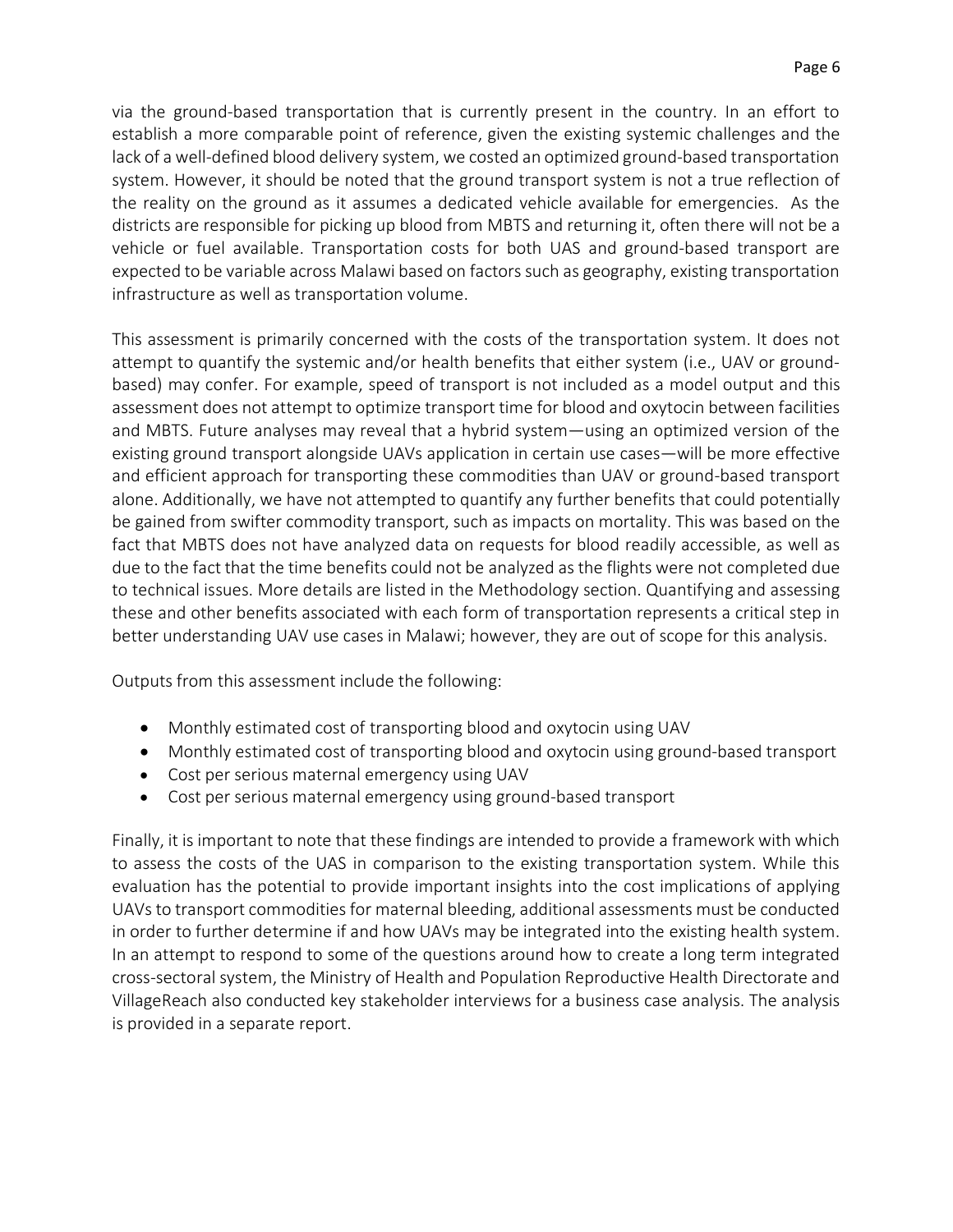# <span id="page-6-0"></span>**III. Methodology**

#### *Assessment Sample*

The geographic scope of this costing assessment includes Malawi Blood Transfusion Services as well as health facilities in Dowa District and Lilongwe District. More specifically, data for this assessment were captured from MBTS, the six (06) facilities in Lilongwe District and the two (02) facilities in Dowa District that have active maternity wards, that possess the requisite resources for carrying out blood transfusions and that are supplied blood products by MBTS. The full list of health facilities incorporated in this analysis can be found in **Appendix A**. While the results of this assessment may not necessarily represent nation-wide costs for distributing blood and oxytocin in instances of obstetric emergency, they provide important initial estimates for logistical costs.

#### *Data Collection*

This assessment began with a document review exploring peer-reviewed literature, grey literature and other articles on the subject of maternal hemorrhaging in Malawi, as well as the strategies that are presently in place to address these challenges. We also reviewed reports, editorials and news articles detailing potential use cases of UAVs in the context of public health systems.

Data collection took place from February to March 2019. An Excel-based data collection instrument was used to guide data collection for this assessment. Informal and unstructured key informant interviews were also used to capture complimentary data for this assessment. These interviews were conducted in-person or via electronic means with key informants from NextWing (i.e., the UAV supplier), MBTS and VillageReach staff persons in Malawi. In instances of incomplete or unclear responses, VillageReach staff reached out to informants to acquire additional clarification. An alternative approach for addressing missing or incomplete data inputs was to estimate costs using existing understanding of typical costs in Malawi (e.g., typical salaries for drivers and health facility staff persons) and/or findings from relevant existing literature (e.g., cost per kilowatt of energy). The approach for addressing missing data was informal and the costing data that were captured using this approach were specific to the time period when they were collected.

Cost estimates for UAV inputs were initially collected through discussions with NextWing as well as through observations during UAV flights that took place in March 2019 in Malawi. See Appendix B for additional details about the cost-modeling tool. The modeling tool costs the supply chain from MBTS to the SDPs to deliver blood and oxytocin, and from the SDPs back to MBTS for return of the UAV. This approach incorporates cost inputs related to vehicle costs as well as the required personnel time for transporting the aforementioned commodities. Additional assumptions are outlined below. All cost inputs and outputs are reported in USD. To convert currency from Malawian Kwacha to USD, we used an OANDA exchange rate of 724 MWK per 1 USD.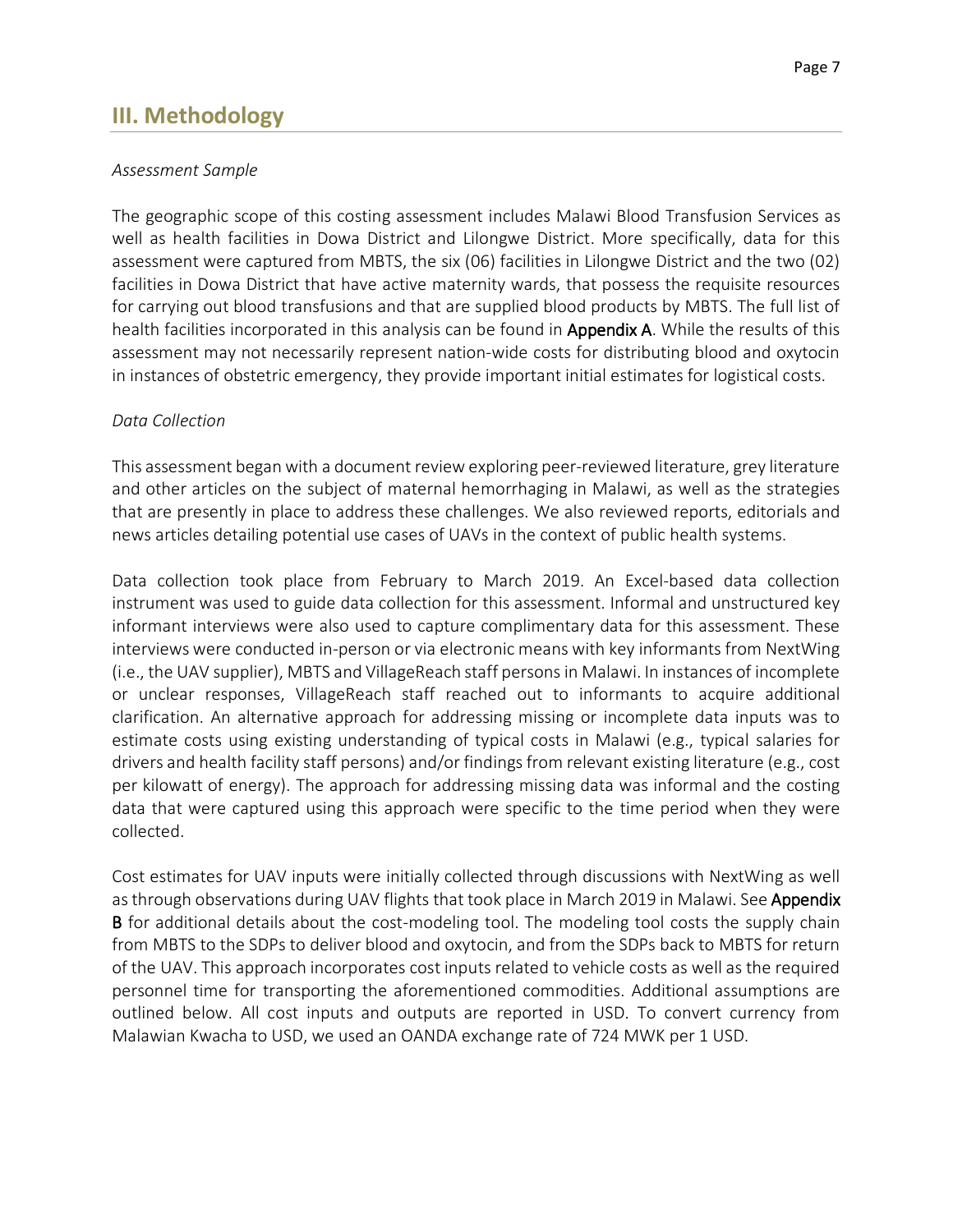#### *Data Analysis*

Cost analyses were conducted using a proprietary Microsoft Excel-based discrete event simulation modeling instrument. The VillageReach tool models supply chain costs. We calculated and compared the costs of transporting blood and oxytocin by UAV to the existing ground-based means of transport currently available for use in Malawi. Although findings from this costing assessment are not intended to be representative of nation-wide costs for transporting blood products and oxytocin, they do provide some initial estimates that may inform future evaluations that may help define the potential role that UAS may occupy in the Malawi health system.

| <b>Facility Details</b>                                      |  |  |  |
|--------------------------------------------------------------|--|--|--|
| <b>GPS Coordinates for each location</b>                     |  |  |  |
| Round-trip distance (km) to MBTS <sup>1</sup>                |  |  |  |
| Time to execute round trip distribution from MBTS            |  |  |  |
| Blood and oxytocin unit requirements <sup>2</sup>            |  |  |  |
| <b>Vehicle Characteristics and Costs</b>                     |  |  |  |
| Vehicle range <sup>3</sup>                                   |  |  |  |
| Vehicle base costs                                           |  |  |  |
| Cost of other required equipment <sup>4</sup>                |  |  |  |
| <b>Expected useful lifetime</b>                              |  |  |  |
| Per km vehicle insurance cost                                |  |  |  |
| Lifetime usage limit                                         |  |  |  |
| Per km fuel cost                                             |  |  |  |
| Per km routine maintenance cost                              |  |  |  |
| <b>Personnel Costs</b>                                       |  |  |  |
| Number of personnel dedicated to travel                      |  |  |  |
| Monthly salary for personnel involved in commodity transport |  |  |  |
| Per diem for personnel involved in commodity transport       |  |  |  |

*Table 1. Cost analysis inputs*

Only costs that were directly related to the distribution of blood and oxytocin were incorporated into this assessment. For example, if a driver spends 15 hours in a month distributing these commodities, only that proportion of his monthly salary (15 hours/120 hours) will be included in the final analysis. Similar principles are applied to determine the per kilometer costs associated with transporting commodities for obstetric emergency. Finally, we assume that for each distribution of blood and oxytocin, the vehicle is subsequently returned to MBTS. Thus, the delivery costs in either direction are identical.

Model outputs include the following:

 $\overline{a}$ 

<span id="page-7-0"></span><sup>&</sup>lt;sup>1</sup> In the UAV model, the Haversine formula [haversin(θ) = sin<sup>2</sup>(θ2)] was used to determine straight line distance between each facility and MBTS. The haversine formula is used to determine the straight-line distance between two points using their respective latitude and longitude. In the ground-based model, GoogleMaps and key informant interviews were used to determine the distance (by road) between the relevant facility and MBTS.

<span id="page-7-1"></span><sup>&</sup>lt;sup>2</sup> There was poor data availability for the number of deliveries in which maternal bleeding occurred. The figures used in the model were based on the actual number of deliveries observed in 2018 as well as existing literature (including literature on facilities in our sample) on the average proportion of deliveries that result in maternal bleeding.

<span id="page-7-2"></span><sup>&</sup>lt;sup>3</sup> Flight distance before battery must be changed or charged is 35km. This is only applicable for UAVs.

<span id="page-7-3"></span><sup>4</sup> Battery, charger and landing device for UAV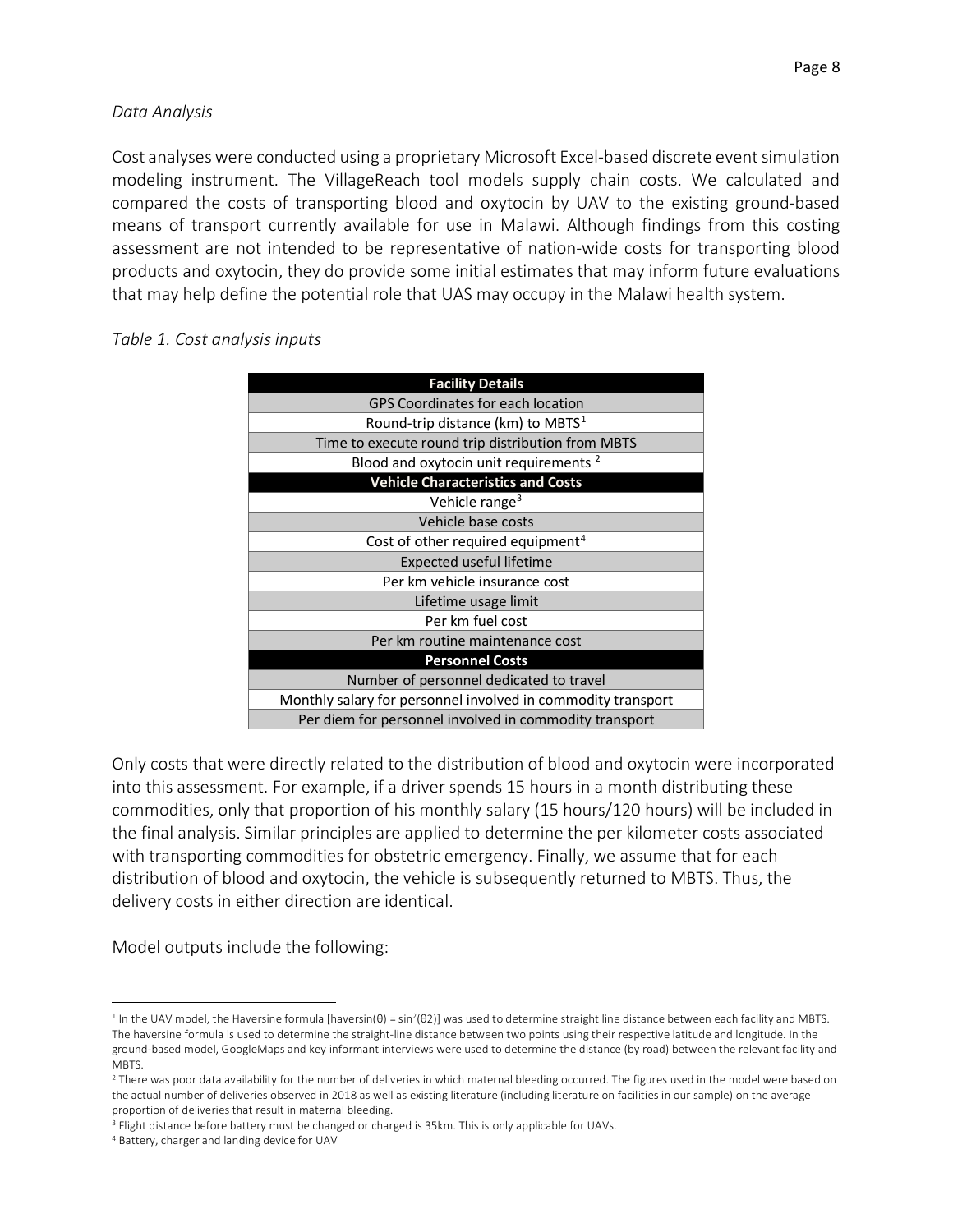- Monthly estimated cost of transporting blood and oxytocin using UAV
- Monthly estimated cost of transporting blood and oxytocin using ground-based transport
- Cost per serious maternal emergency using UAV
- Cost per serious maternal emergency using ground-based transport

#### *Costed Scenarios*

Costs were analyzed for two distinct scenarios. In each scenario, ground-based LandCruiser costs were analyzed to provide baseline cost estimates. It is important to note that baseline costs were established to provide a more comparable point of reference against which UAV costs could be compared. Presently, there is no dedicated transportation system implemented by MBTS to ensure the safe delivery of blood to facilities in need. The existing system for ensuring availability of blood in instances of obstetric emergency is characterized by ad hoc distribution practices that may, at face value, appear less costly than those attributed to the UAV model. Key informant interviews revealed significant issues of system effectiveness and responsiveness. Costing this ad hoc system would, therefore, reveal the lower costs associated with a system that does not presently address current need for blood in instances of maternal bleeding. In an effort to establish more comparable points of reference, the baseline considered in this assessment features more predictable and practices that can be modeled against which to compare UAV costs.

**Scenario 1** assessed the round-trip costs associated with transporting oxytocin and blood from MBTS to the seven (07) health facilities considered in this assessment. *Scenario 2* assessed the round-trip costs associated with transporting oxytocin and blood from MBTS to the four (04) health facilities situated greater than 30 km (one-way) away from MBTS. Vehicles (LandCruiser or UAV) used hub and spoke routes to travel from MBTS to deliver blood and oxytocin to each health facility. The model assumes that all trips begin at MBTS and, after having executed a distribution, vehicles immediately return to MBTS.

The model is designed to consider core costs associated with relevant equipment utilization. This is achieved by incorporating costs that correspond only to the distance that is actually traveled by the vehicle. The distance traveled reflects the burden of operating time that is imposed upon the vehicle. Monthly fees are assessed based on the vehicle's transportation requirements. One key model assumption is that the per kilometer costs will remain constant for the life of the vehicle. Vehicle and battery replacement are automatically projected and scheduled based on actual utilization. Once the vehicle has reached the limit of its operational lifetime, it will be exchanged for a new vehicle with a new upfront commitment. For example, if the expiration period for a vehicle elapses, then that vehicle must be exchanged for a new one with associated upfront costs being factored into the model.

See **Appendix C** for details on additional assumptions incorporated into this model.

#### *Scenario 1: Transportation costs to ALL (N=07) health facilities in sample*

In Scenario 1, we examined costs for transporting blood and oxytocin to each of the seven health facilities in the sample. We used projections from 2018 birth data to establish estimates for the number of instances of maternal hemorrhaging we might expect to observe in one year. We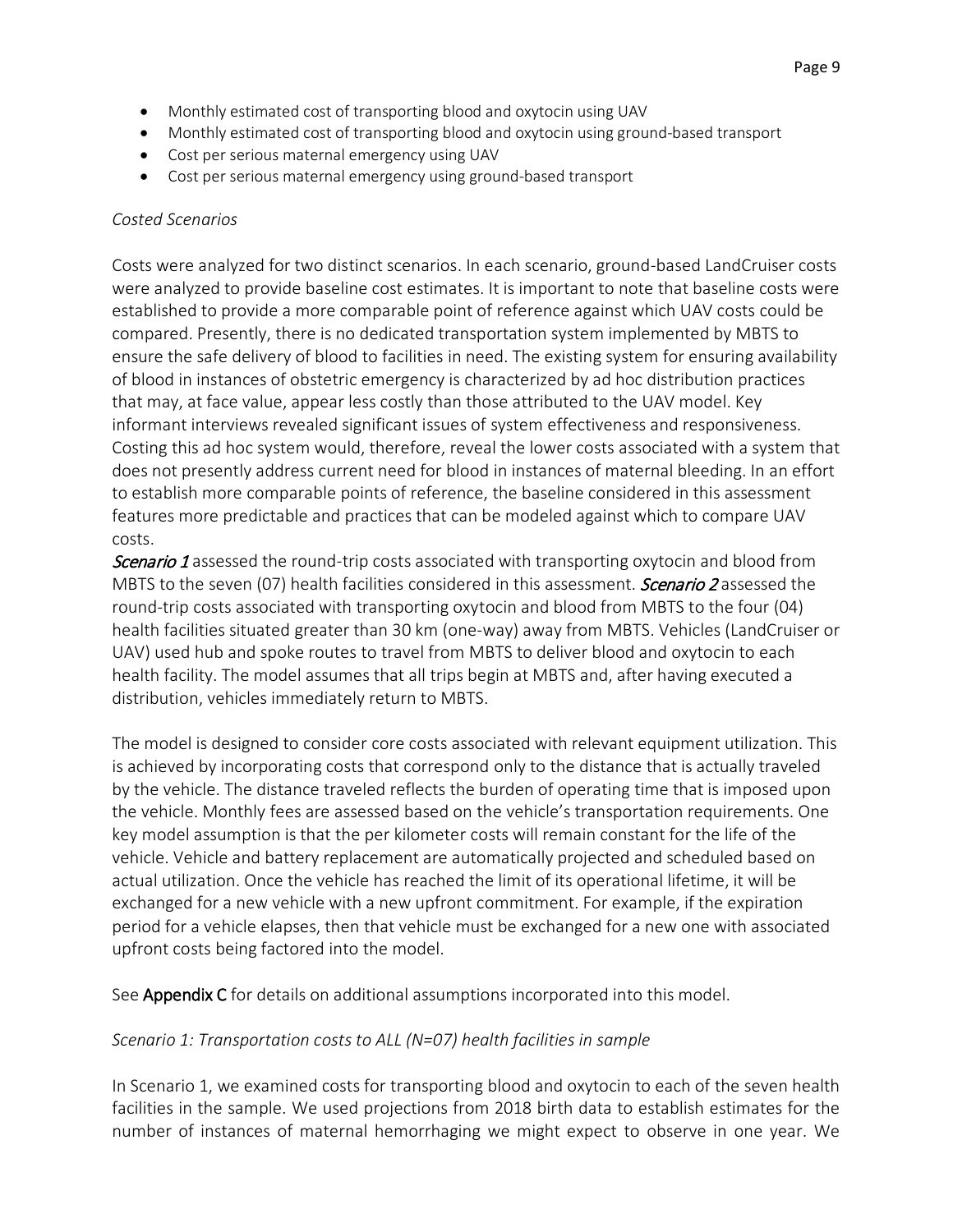subsequently converted this figure into a monthly average. Annual estimates for the number of instances of maternal hemorrhage are assumed to be equivalently spread across the year with no seasonality.

Vehicles (i.e., both the UAV and the LandCruiser) take a hub (i.e., MBTS) and spoke (i.e., health facilities in the sample) approach to delivering blood and oxytocin to each facility and then immediately returning to MBTS where it is assumed that the vehicle will be housed. This assumed approach is based on what would ideally happen, as currently vehicles are sent from the health facility to MBTS and back, which can take long periods of time, which can have implications on lives saved. We assumed that UAVs were capable of travelling from MBTS to each facility using the shortest possible route—straight-line distance. In reality, UAVs may have to slightly deviate from the shortest possible route due to physical obstacles (e.g., tree, pole or bird), no fly zones, or airspace restrictions. Because LandCruisers cannot travel from one point to another using the shortest possible distance, we refined data from Google Maps with information from key informant interviews to establish estimates for the shortest distance between MBTS and the sampled health facilities.

#### *Scenario 2: Transportation costs only to health facilities (n=04) located > 35km away from MBTS*

Scenario 2 used the same basic assumptions as those outlined in Scenario 1; however, Scenario 2 modeled the costs associated with transporting blood and oxytocin only to the facilities in our sample that were located greater than or equal to 35 km away from MBTS. Forty-five kilometers is the estimated maximum distance that a load-bearing UAV is capable of traveling before needing to touch down in order to change or charge the battery. This scenario explores costs associated with transporting commodities for obstetric emergency only to those facilities in our sample that are located further away from MBTS. This scenario assesses costs of transporting commodities to these facilities because these facilities—being located further away from MBTS—may face greater transportation related challenges due to their distance. Challenges that these facilities, in particular, might face include higher transportation costs as well as more substantial times associated with transporting commodities between MBTS and the facilities.

Additionally, Scenario 2 was of particular interest to model because the response time for addressing instances of maternal bleeding can be as low as 2 hours. The remaining facilities in our sample were located relatively proximate to MBTS. For example, the one-way duration of the trip from the MBTS to Area 25 is approximately 30 minutes by ground but can take as long as 45 minutes to 1 hour in high traffic. Bwaila was the facility located closest to MBTS with the oneway duration of the trip between the two buildings taking fewer than 10 minutes by car. Facilities located closer to MBTS may be considered less at risk of transportation-related barriers to ensuring that maternal bleeding is urgently and effectively treated. The costs associated with UAV delivery may be less justifiable in instances when blood is transported between MBTS and a facility that can be accessed with relative ease and speediness using existing ground-based means.

As noted, presently, MBTS does not possess a dedicated delivery system for the transport of blood in instances of obstetric emergency. In the existing system, an ambulance may be used to directly transfer a patient in need to a referral hospital nearer to MBTS where the transfusion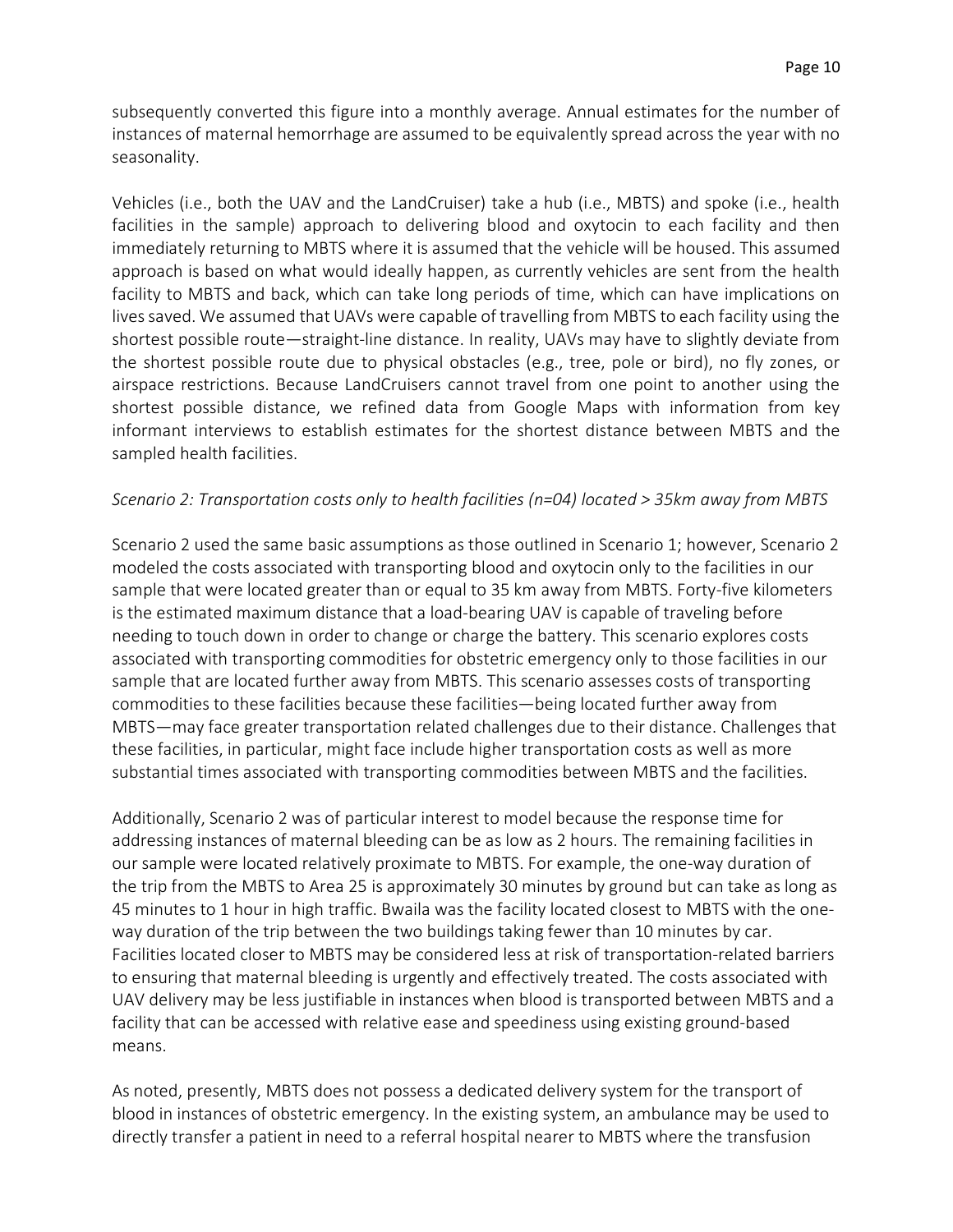can be executed. However, key informant interviews revealed that this practice does not occur in a routine fashion. In some instances, a vehicle may be dispatched from the facility in need to MBTS and then the blood is subsequently returned to the facility where the transfusion will occur. For the facilities considered in Scenario 2, it can take two hours or longer to carry out such trips using conventional modes of transportation. This scenario explores costs specifically for the facilities where response time is especially challenging considering their distance from MBTS.

Inputs for both Scenario 1 and Scenario 2 are outlined in Table 2 below.

|                                   | Scenario 1 : All Facilities |               | Scenario 2 : Far Facilities |                |
|-----------------------------------|-----------------------------|---------------|-----------------------------|----------------|
| Node Information                  | LandCruiser                 | <b>UAV</b>    | LandCruiser                 | <b>UAV</b>     |
|                                   | (Baseline)                  |               | (Baseline)                  |                |
| Number of nodes                   | 8                           | 8             | $\overline{4}$              | $\overline{4}$ |
| Kilometers/Month                  | 13,868                      | 10,017        | 13,076                      | 9,484          |
| Emergencies/Month                 | 203                         | 203           | 103                         | 103            |
| % of<br>payload<br>Avg.           | 100%                        | 100%          | 100%                        | 100%           |
| volume                            |                             |               |                             |                |
| Vehicle costs and characteristics |                             |               |                             |                |
| Vehicle range                     | Unlimited                   | 40km          | Unlimited                   | 40km           |
| Payload capacity                  | Unlimited                   | 2 Blood Units | Unlimited                   | 2 Blood Units  |
| Number of vehicles                |                             |               |                             |                |
| Vehicle cost                      | \$59,426                    | \$16,000      | \$59,426                    | \$16,000       |
| Personnel costs                   |                             |               |                             |                |
| Number of personnel               |                             |               | 1                           |                |
| Monthly salary/person             | \$96                        | \$239         | \$96                        | \$239          |
| Per diem                          |                             | O             | O                           |                |

#### *Table 2. Model inputs*.

# <span id="page-10-0"></span>**IV. Findings**

Scenario 1: When considering all seven-health facilities in the sample, UAV delivery was 51% less costly than the LandCruiser for transporting blood and oxytocin in instances of maternal hemorrhage in Lilongwe and Dowa (See Figure 1).

Scenario 2: When considering only the four health facilities located at least 35 km away from MBTS, UAV delivery was 51% less costly than the LandCruiser for transporting blood and oxytocin in instances of maternal hemorrhage in Lilongwe and Dowa District (See Figure 1).

*Figure 1. Total monthly UAV costs as percentage of baseline (LandCruiser) costs.*

|            | % of Baseline Costs |
|------------|---------------------|
| Scenario 1 | $-49.1%$            |
| Scenario 2 | $-49.2%$            |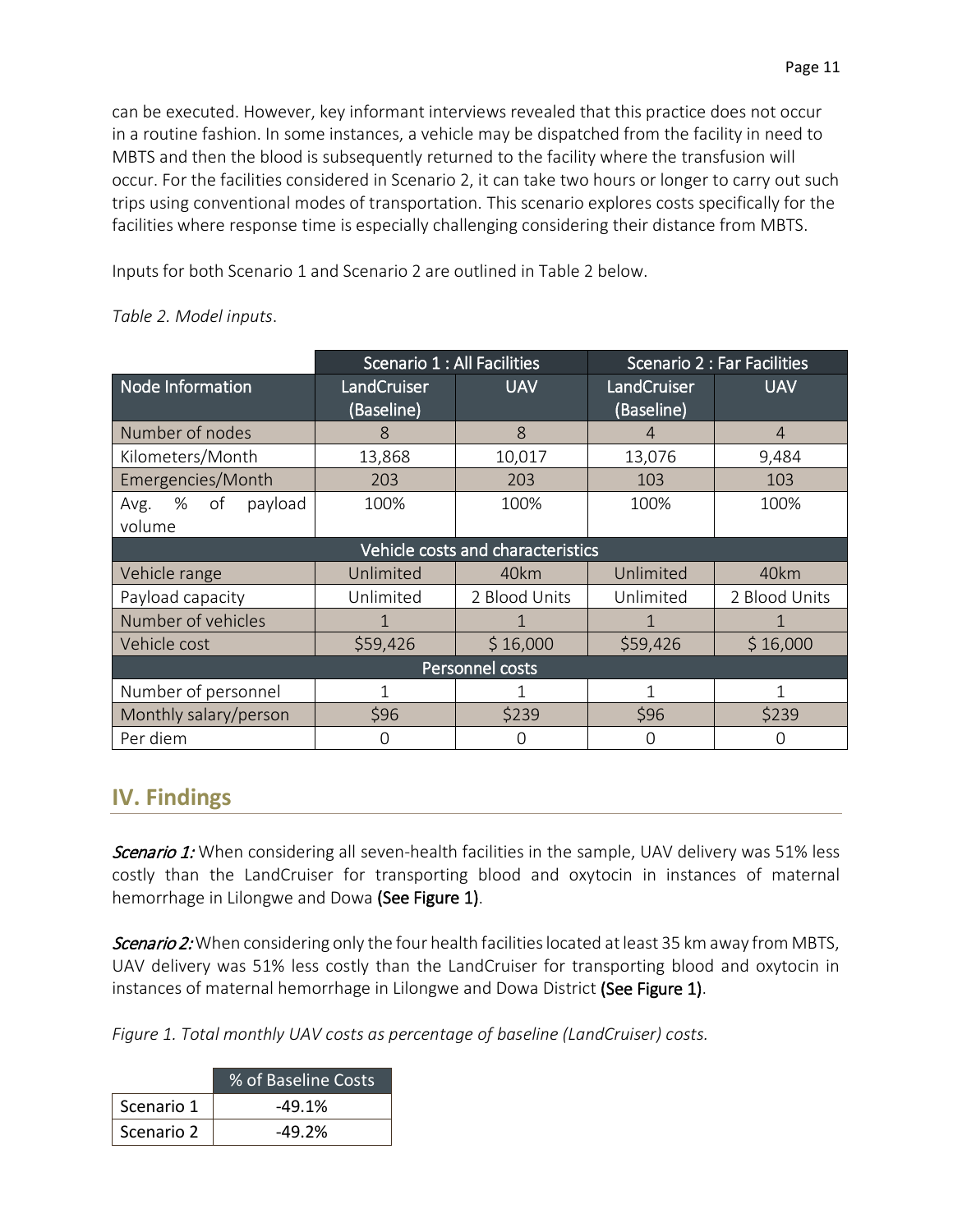For both scenarios, UAV transportation cost estimates were leaner than those of the ground-based mode of transportation. This is largely due to the fact that the UAV is substantially less costly than the LandCruiser. The LandCruiser is the recommended mode of transportation for the transport of blood because (relative to the motorcycle) transport by LandCruiser results in less jostling and damage to the blood. The base cost of a LandCruiser (\$59,426) is nearly 4 times greater than those of the UAV (\$16,000). This is an important factor to take into consideration particularly considering the fact that as UAV technology continues to advance, the associated base costs will begin to decrease. In both scenarios, vehicles were 100% allocated to the transport of blood and oxytocin in instances of maternal bleeding. A core assumption for both of the modeled scenarios is that the vehicle (i.e., both the UAV and the LandCruiser) would be based at MBTS and, furthermore, that the vehicle would be solely dedicated to the transport of blood and oxytocin in instances of maternal hemorrhage. Another factor that contributed to elevated ground-based transport were the associated fuel costs (which are largely irrelevant for UAVs). UAVs can take the most direct path between two points—thereby covering fewer kilometers in a shorter period of time than the LandCruiser.

Below, Figure 2 outlines UAV costs as a percentage of the LandCruiser baseline costs for both scenarios and by cost category. In both scenarios, fuel costs for the UAV were substantially lower than those for the baseline system. While overall UAV costs are lower than LandCruiser baseline costs in both scenarios, there is considerable variability when considering elemental costs. Although insurance and maintenance costs were greater for the UAV than the LandCruiser, bottom line costs for these two cost categories were less substantial cost drivers compared to LandCruiser fuel costs. Additionally, personnel costs represented a much more substantial cost in the UAV system compared to the baseline system. This is because a UAV pilot is recommended to coordinate UAV commodity delivery. Although this is a job that does not presently exist, due to the specialized training that is required, the position will likely be staffed by an individual that earns substantially more than a traditional driver. See Appendix C for more details on assumptions of cost inputs. Furthermore, fuel and vehicle costs from the baseline system were so significant that they far exceeded higher personnel costs observed in the UAV scenario.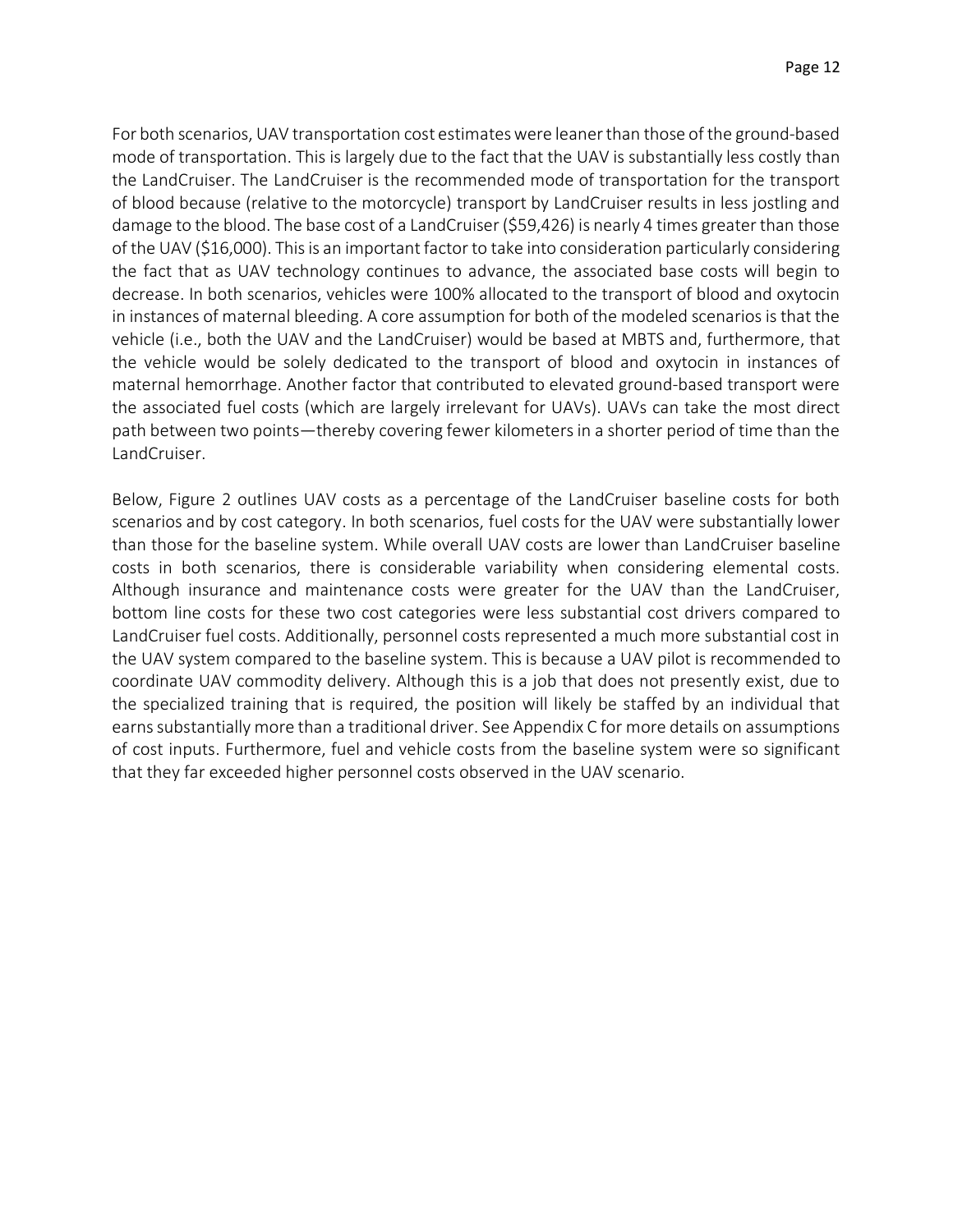

*Figure 2. Cost for UAV transport as a percentage of baseline costs, by cost category.*

In both scenarios, the cost per kilometer traveled is comparable across the two different modes of transportation. The UAV cost per kilometer was only slightly greater than those of the LandCruiser in both Scenario 1 and 2; however, this moderate cost differential does not have substantial cost implications due to the fact that the UAV has better navigability, thereby traveling fewer kilometers than the LandCruiser. The UAV can take a more direct path between two points and is less constrained by challenging geographical terrain—a feature that helps suppress the overall cost per kilometer travelled for this mode of transportation.

If either vehicle were able to be used for additional logistics systems we would expect to see additional cost savings. Transporting blood in instances of obstetric emergency represents a relatively low volume distribution system. One difficulty of such a system is that it is remarkably sensitive to transportation non-availability. Maternal hemorrhaging represents a serious yet unpredictable health emergency. When maternal bleeding occurs, it is imperative that a vehicle is immediately availed in order to ensure blood is available when and where it is needed. While efficiencies would likely be observed if multiple different types of commodities or a higher volume of blood was transported, maternal hemorrhaging represents a health concern and use case in which resource sharing may be unfavorable. Still, there may be benefits of dedicated supply chains for certain commodities that would outweigh the associated costs. Those potential benefits were out of scope for the present assessment. Future assessments should quantify the potential benefits such as reductions in transportation time and reductions in delays due to unfavorable road conditions. Furthermore, future analyses should ideally link time-related benefits with health outcomes such as maternal mortality and survivorship under different blood distribution models.

This cost modeling exercise revealed that transporting blood and oxytocin using the UAV was the least costly option in both scenarios—when delivering to all facilities in the sample or only to the subset of facilities located further away. However, it is important to note that the cost differential per instance of maternal hemorrhage was observed to be more profound when the UAV is used to transport commodities only to the subset of facilities located further away (i.e., Scenario 2) rather than all facilities that have a maternity and that receive blood from MBTS. This is due to the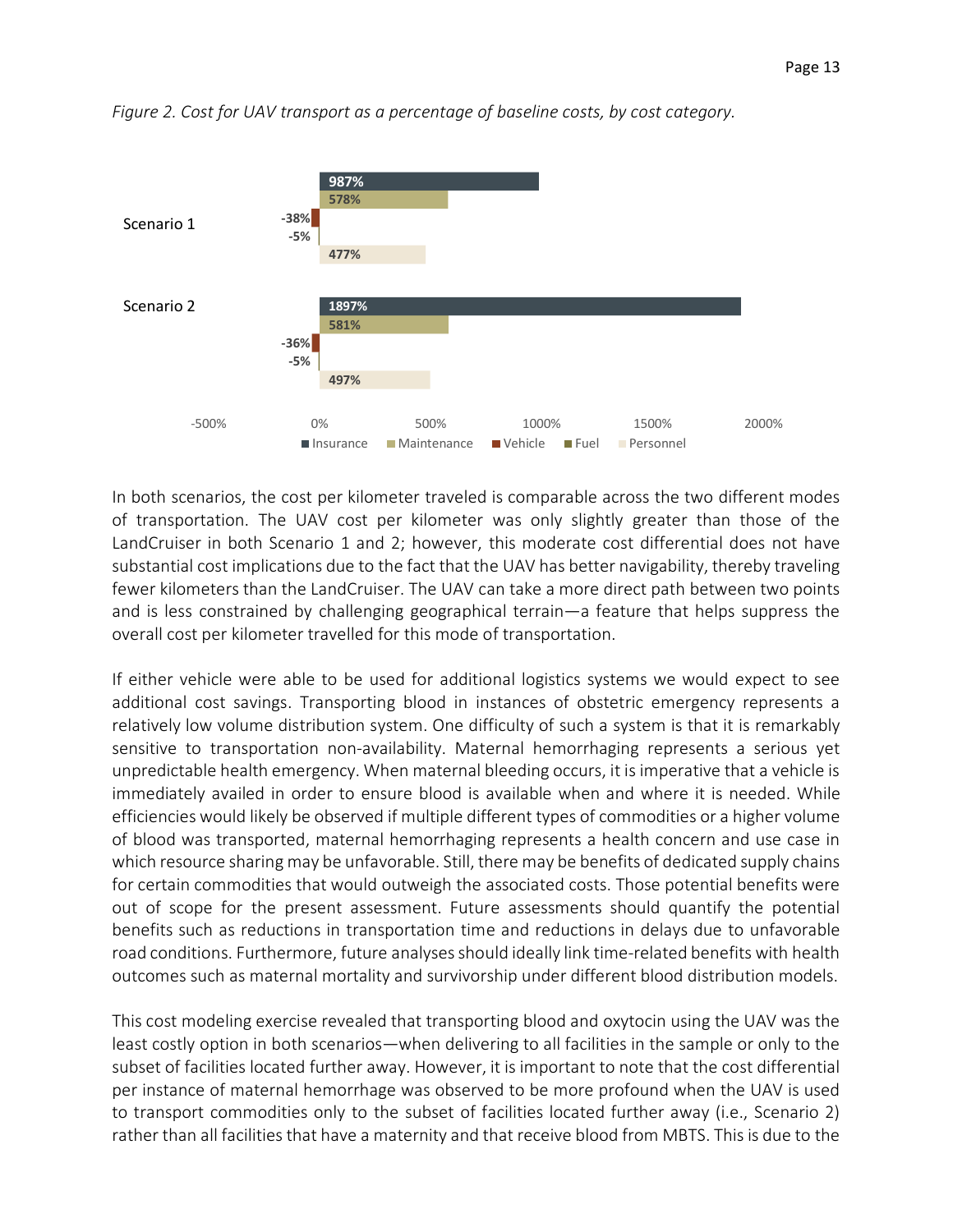reducing the volume of flights made by the UAV, so the high costs of UAV application is spread across fewer facilities. Further assessments should continue to explore opportunities for resource sharing for the UAV as well as the ground based transportation system as this would further support cost suppression. Distribution of blood in instances of maternal mortality represents a relatively low volume use case that has the potential to save lives by connecting patients with the life-saving obstetric commodities they need in a timely manner. Although the technology remains immature, it is important to explore the potential financial and health system implications associated with UAV delivery in order to gain a deeper comprehension of the most feasible and cost efficient applications. This includes the ability to have reverse logistics and omni-logistics, for example returning test results or having the UAV continue on to other facilities with additional commodities. Finally, the costs of batteries, chargers and landing devices were important costs in the UAV system; however, they were not relevant to the ground-based system.

One potential benefit that the UAV system may confer is a more stable and cost-efficient energy source (i.e., negligible reliance on petrol) relative to the ground-based system. However, some UAVs do rely on fuel as an energy source—although the fuel requirements per km travelled tend to be less than the requirements for a ground-based vehicle, as the fuel tanks used by UAVs the size of those used for lawnmowers. If fuel costs per liter increases—as has been historically observed in sub-Saharan Africa, then the costs of the ground-based system (in both scenarios) would continue to rise. In such an instance, the UAV would become even more cost-favorable. However, one assumption of this model is electricity availability—this being especially important for harder to reach, often-rural settings in Malawi. In reality, electricity availability is highly variable and could represent a significant challenge with respect to introducing UAVs into the emergency commodity distribution system. In areas without a grid connection, or with frequent power outages, facilities would rely on generators or solar energy to charge UAV batteries. The present assessment only examined costs associated with Electric Supply Commission of Malawi, Limited) (ESCOM) electricity; however, future assessments should similarly consider costs and reliability of alternative energy sources.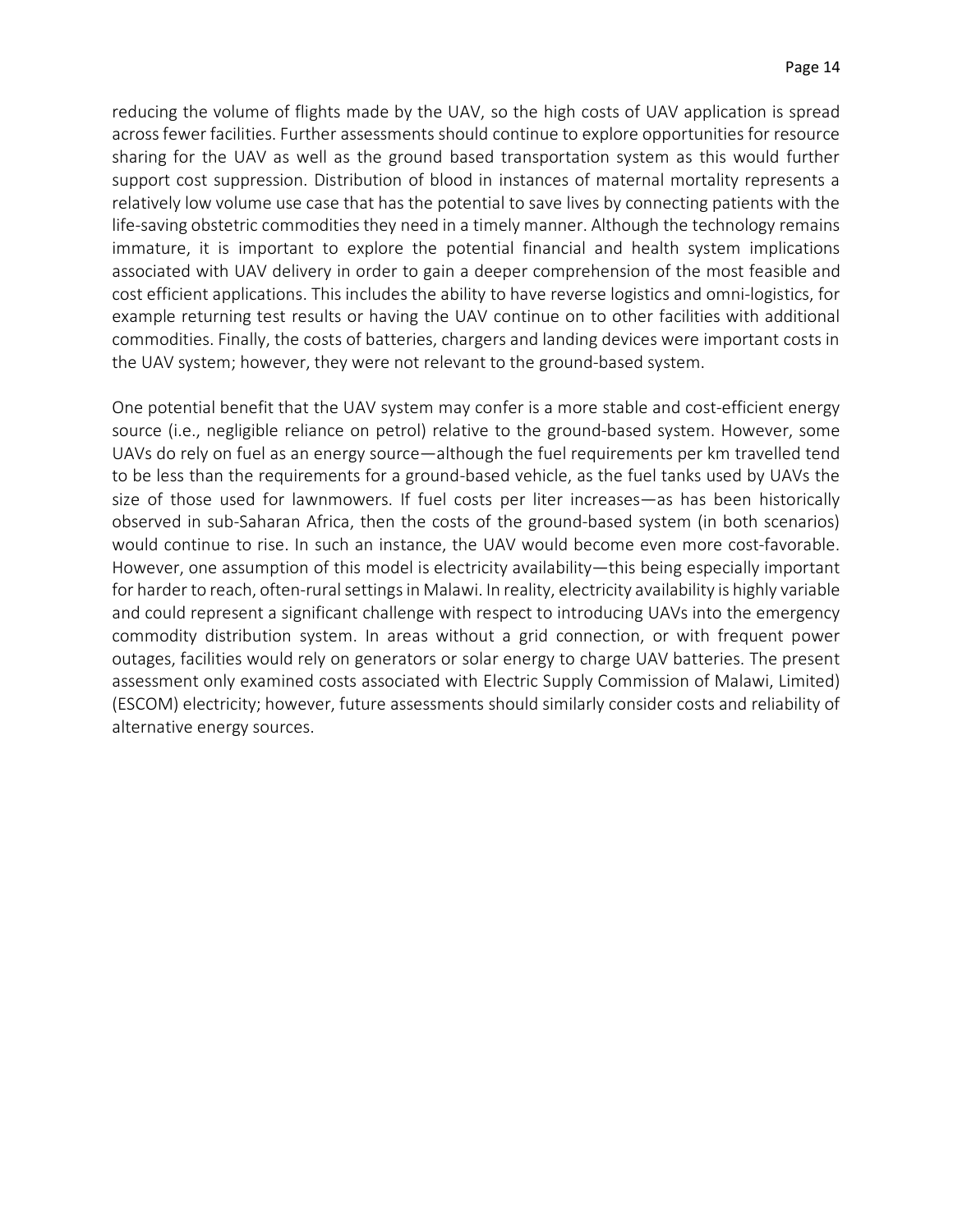

#### *Figure 3. Total UAV cost per instance of maternal hemorrhage*

# <span id="page-14-0"></span>**V. Conclusions and Limitations**

The urgent and unpredictable nature of obstetric emergencies necessitates rapid and reliable modes of transportation—irrespective of if that mode of transportation is ground- or air-based. In alignment with this, it is critical to know that a vehicle will in fact be available when maternal hemorrhaging occurs. Obstetric emergencies of this nature may represent one UAV use-case in which the potential benefits (namely, greater reliability and responsiveness) associated with a more dedicated supply chain may outweigh the corresponding elevated costs. However, the potential benefits that such a use case may confer were out of scope for the present analysis. It is important to continue exploring opportunities and strategies for vehicle resource sharing as this has the potential to dramatically reduce transportation costs for both the UAV as well as the LandCruiser. It is important to gain a deeper understanding of the instances in which UAV deliveries are most justified. For example, the cost of delivering blood and oxytocin from MBTS to nearby facilities is relatively low, so the application of UAVs in such instances may not be justified. However, the range used to indicate facilities located "far away" from MBTS in this assessment was arbitrary and corresponded to UAV flight ranges. It is important to understand the distance at which application of this technology has the greatest potential impact on health financial as well as health outcomes. Additionally, the UAV provider that was used to model UAV cost inputs had a limited payload capacity. The vehicle was capable of transporting only 1 unit of blood; however, this is not ideal as instances of maternal bleeding often necessitate multiple units of blood. In considering potential implementations of UAVs for obstetric bleeding, it is important to identify UAVs with a payload capacity capable of accommodating at least 2 units of blood per trip. Additionally, the UAV must correspond to the payload size and shape that can accommodate at two bags of blood. A larger payload box may increase the cost of the UAV which would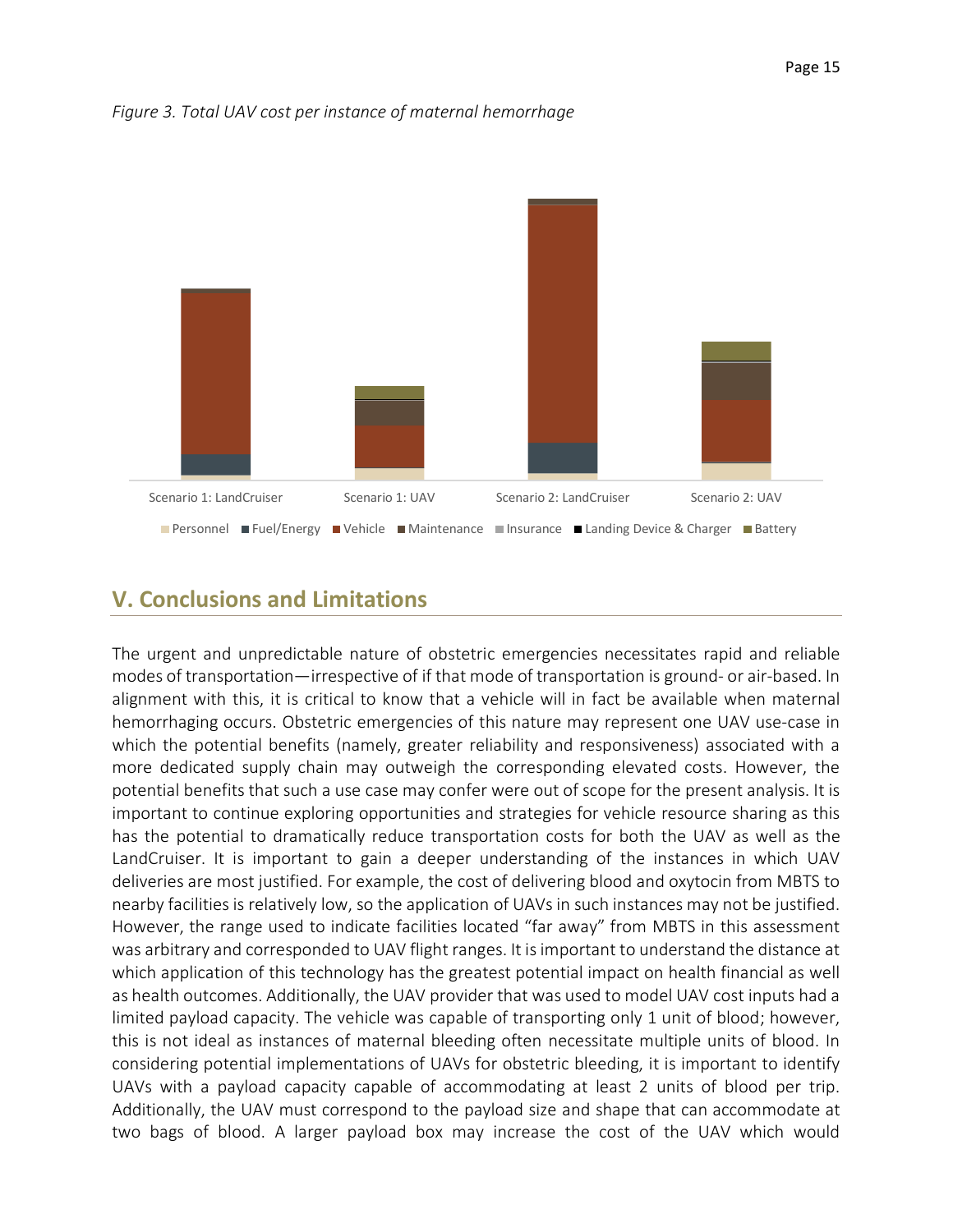furthermore have cost implications compared to the ground-based system. Conducting additional field research as well as sensitivity analyses will likely help to illuminate the preferred range and capability requirements for UAV application in instances of maternal bleeding. For both scenarios explored in this assessment, vehicle costs represented the most substantial cost driver. In the case of UAVs, there is cause to be optimistic that vehicle base costs will begin to be suppressed as these systems mature and more as well as lower-cost UAVs are introduced into the market.

Data availability represented a significant challenge in this assessment. It is important to establish a higher resolution understanding of the true scope for obstetric emergency in Malawi. In conducting this assessment, we observed poor visibility into the number of maternal deaths attributed to maternal hemorrhaging as well as poor visibility into the number of units of blood requested from MBTS and received by health facilities specifically for instances of maternal bleeding. While the data that shows what was distributed from MBTS does exist in paper form, it would take extensive data mining and cleaning to identify those specific to maternal hemorrhaging, as it would require cross checking with the health facilities on the date and cause of the requested blood. This would still not demonstrate how much was requested but was not received. Improving visibility into such data is a critical step for addressing these preventable maternal deaths. Additionally, transportation represents just one aspect of the health system; however, key informant interviews revealed bottlenecks unrelated to transportation infrastructure. In order to address preventable instances of maternal death, bottlenecks across the entire health system must be taken into consideration and appropriately addressed. For example, key informant interviews indicated that MBTS has an insufficient supply of blood to meet demand. If this is indeed the reality, then addressing transportation bottlenecks in isolation will do little to meaningfully circumvent these preventable instances of maternal hemorrhage. Furthermore, in certain use cases, UAVs could play an important role for reducing transport time particularly to facilities that are difficult to access. However, these use cases must be assessed, costs and benefits should be quantified and carefully considered and decision-makers should be meaningfully and deeply engaged when considering the ways in which UAVs may be applied to address preventable maternal deaths in Malawi.

Despite some limitations of this assessment, the findings outlined in this report contribute to a growing knowledge base that attempts to quantify the relative costs of UAV transport within the context of public health systems in limited resource settings. While it is important to begin establishing a deeper understanding of the feasibility of this technology, it is important to acknowledge the disruptive and immature nature of UAV delivery for distributing life-saving commodities.

It is important to note that this analysis considered a hypothetical ground-based system based on interviews with key informants. Detailed data on the costs of the actual system are unavailable because there is no dedicated system for distribution of commodities for obstetric emergency. To further comprehend the bottlenecks in the existing system, further analysis is required. Delivery of blood and oxytocin in instances of obstetric emergency may represent a use case in which the high cost of UAV delivery may be justifiable. Further analyses are needed to explore the most efficient potential applications of this technology—not only with respect to costs, but also considering the potential benefits that UAVs may offer for improved quality of care, timeliness of care and the potential for improved health outcomes particularly among the underserved. As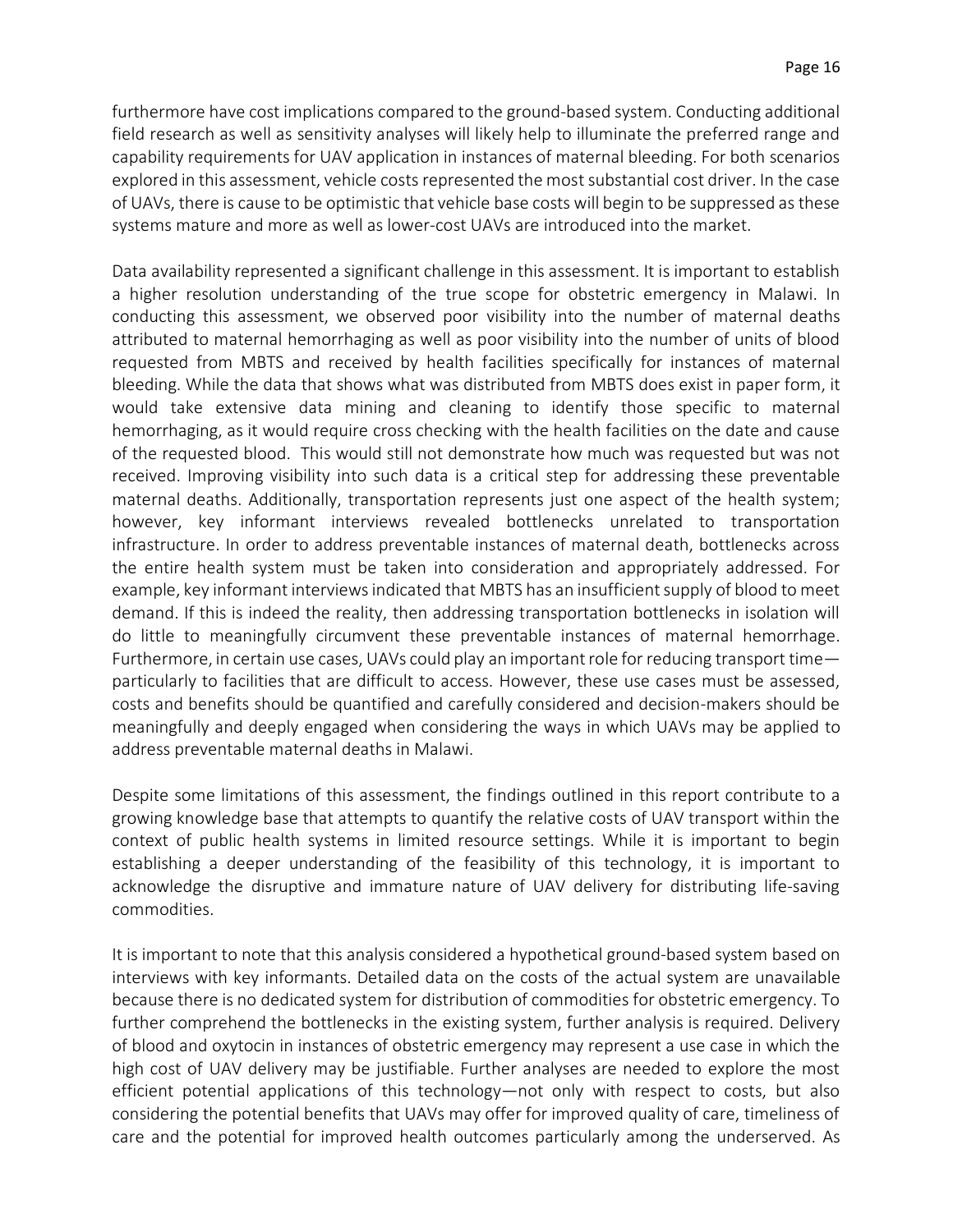noted, there was limited visibility into maternal hemorrhaging specific blood requirements. Data on the number of 2018 births per facility were used to estimate the number of instances of maternal bleeding considered in our cost model. There was also poor visibility into the number of units of blood requested by a facility were specific to maternal bleeding. Additionally, key informant interviews revealed that when blood was requested from MBTS there may be a discrepancy between the amount of blood requested and the amount of blood that was loss by the woman in need. A costing model with greater precision could be built with improved visibility into these data inputs.

Another limitation in assessing the costs of the ground-based system was poor visibility into maintenance costs for unexpected vehicle breakdowns. Maintenance costs are likely greater than what is estimated and, furthermore, additional maintenance may extend vehicle lifetime beyond estimates provided in this model. Gaining greater visibility into maintenance costs will sharpen cost estimates for true system costs.

Finally, the scenarios modeled in this assessment did not include the upfront costs associated with procuring, importing and introducing UAVs into the system. These fixed costs should be further assessed if specific budgets are established for UAV deployment. However, these budgets do not presently exist and so they were not considered in this assessment.